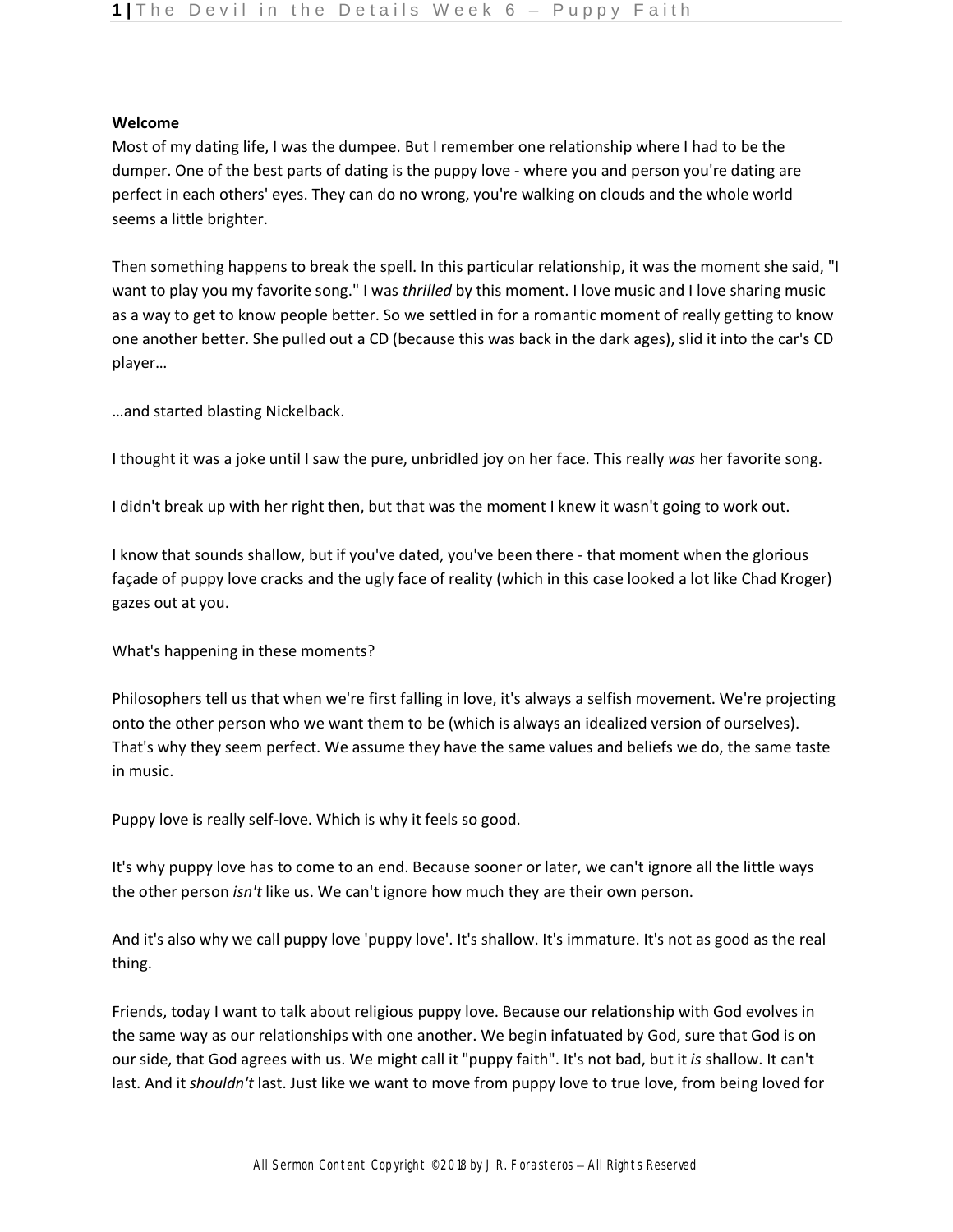who we're not to being loved for who we are, we want to move from a shallow faith to a deep, wide, world-changing faith.

But to do that, we have to let God be God. That's hard. It's scary. But ultimately, it's good, hope-filled and life-giving.

## **Message**

Today is the last Sunday of Lent. Our series this year has been called *The Devil in the Details*. We've been exploring what happens when we slow down and look more closely at our lives, seek out the sins that blur together when we rush through life. This next week is Holy Week, the last week of Jesus' life. Holy Week begins with Palm Sunday, which remembers how Jesus entered into Jerusalem.

[Scripture Slide] Turn with me to Mark 11. This is the moment Jesus has been warning his disciples about for *weeks*. If they've been listening, they should know that, now that he's arrived in the capitol, he's going to be crucified. But of course they weren't listening. And if even *they* didn't get it, you can hardly blame the crowds. There are two huge groups of people that converge here: there's a big hoard of pilgrims who've come down from Galilee with Jesus - the Passover festival was the biggest celebration of the year (sort of like going to New Orleans for Mardi Gras). The other group was people from Jerusalem itself.

By this point in Jesus' ministry, he had gained a pretty substantial reputation - the rabbi from Galilee who could preach like no other, who did miraculous healings, who wasn't afraid of the religious establishment. So when word spread that he was about to come into Jerusalem, it was sort of like a huge rock star was rolling into town. His entourage shows up, but so do hundreds of people from the city, lining the streets to get a look at this guy.

But the really incredible thing about Palm Sunday isn't the rock-star entrance. It's that five days later, on Good Friday, this same crowd of people is calling for Jesus' death. Five days. Keep that in mind as we read together. Try to feel the excitement of the crowd, the anticipation. And try to imagine that it completely flips only a few days later:

As Jesus and his disciples approached Jerusalem, they came to the towns of Bethphage and Bethany on the Mount of Olives. Jesus sent two of them on ahead. "Go into that village over there," he told them. "As soon as you enter it, you will see a young donkey tied there that no one has ever ridden... Then they brought the colt to Jesus and threw their garments over it, and he sat on it.

Many in the crowd spread their garments on the road ahead of him, and others spread leafy branches they had cut in the fields. Jesus was in the center of the procession, and the people all around him were shouting,

"Praise God! Blessings on the one who comes in the name of the LORD!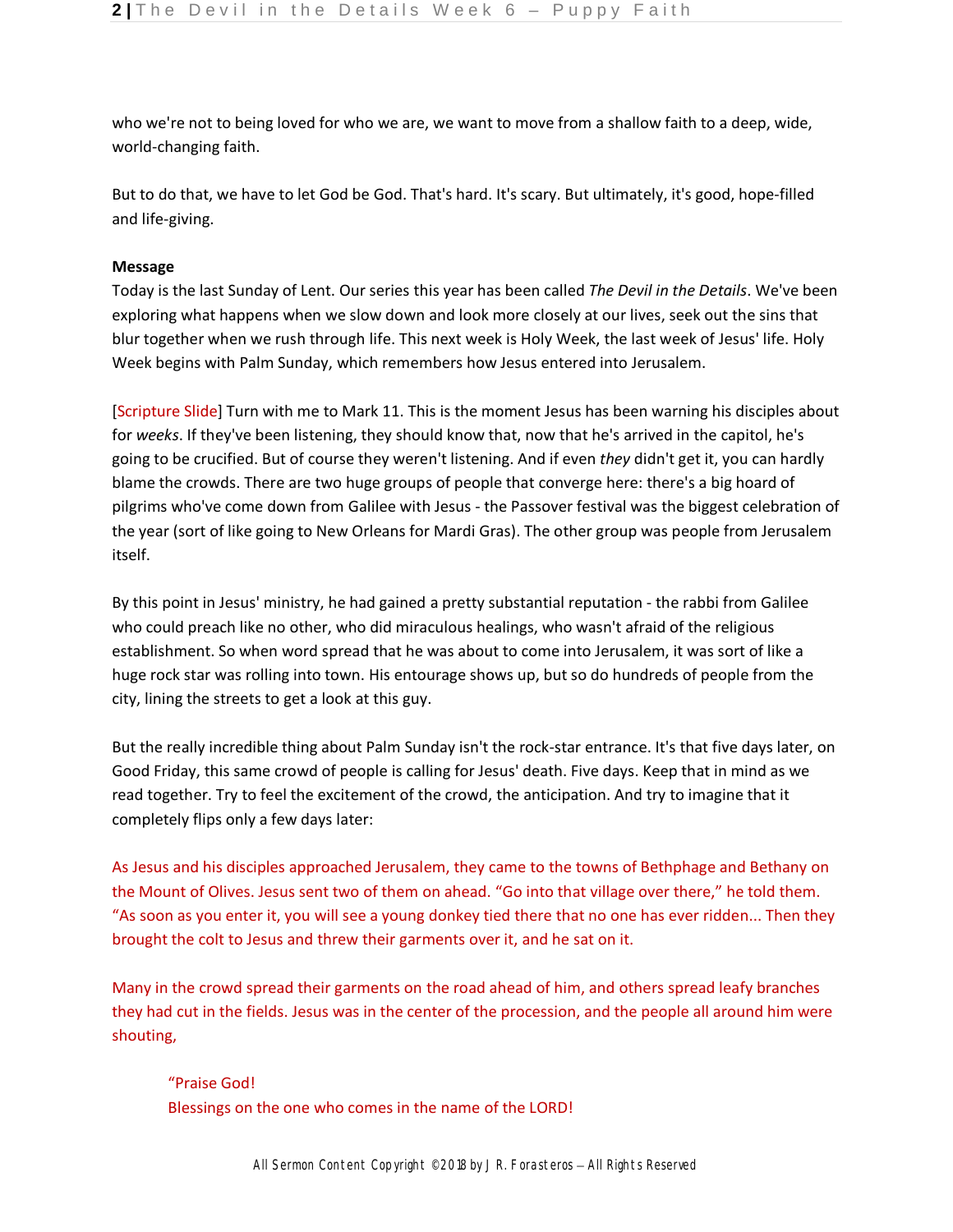Blessings on the coming Kingdom of our ancestor David! Praise God in highest heaven!" -- Mark 11:1-3, 7-10

The Psalm the crowd sings as they're welcoming Jesus into the city is a big clue to what's going on. It's a Messianic Psalm - they're welcoming Jesus as their conquering king, who's going to free God's people from Roman oppression. The true heir of David's throne, who will reestablish Israel as the center of the universe.

That's not what Jesus is here to do. He's said that multiple times, but his followers have chosen not to hear him. They and the people of Jerusalem are caught up in a puppy faith. They look at Jesus and see what they want to see. They look at Jesus and see their hopes, their dreams, their agendas. And even when Jesus was telling them what he was really about, what the actual plan was, they couldn't hear him. They say love is blind - so is faith, if we're not careful.

Puppy faith is inevitable. And we've all been there - we come to faith for any number of reasons. Maybe we were told God wants us to be healthy and wealthy. Maybe we were promised that if we follow all the rules and do what we're told, life will work out the way we wanted it.

Maybe you prayed for your parents to get back together and it didn't happen. Or you made sure you were in church every week but still didn't get that job. Or maybe you did all the right life things in the right order and your marriage still blew up.

Or maybe the initial glow just sort of wears off and you're surprised to find a life of faith isn't all puppy dogs and rainbows all the time. A lot of the problems that were there before you believed are still hanging around.

There's a kind of selfishness in puppy faith the same as in puppy love. We are enraptured with God because we're excited at how God makes our lives better. But there's a sense in which we're still at the center of this faith-journey. It's still essentially about me: my goals, my dreams, my aspirations.

This is where the people of Jerusalem were when they welcomed Jesus into their city, singing their Messianic songs. They saw what they wanted to see, which was a Jesus who fit their agenda. A Jesus who came to give them what they wanted.

But Jesus doesn't give us what we want. He gives us what we *need*, which is conversion. Transformation. Not a tweaked life, but a whole new life.

Jesus doesn't come to make our stories better. Jesus comes to wrap us up in a whole new story - the story of God. And that doesn't look like we want it to.

The people of Jerusalem figured this out over the next week, as Jesus refused to confront the Romans, refused to raise an army, provoked the religious establishment and criticized the Temple.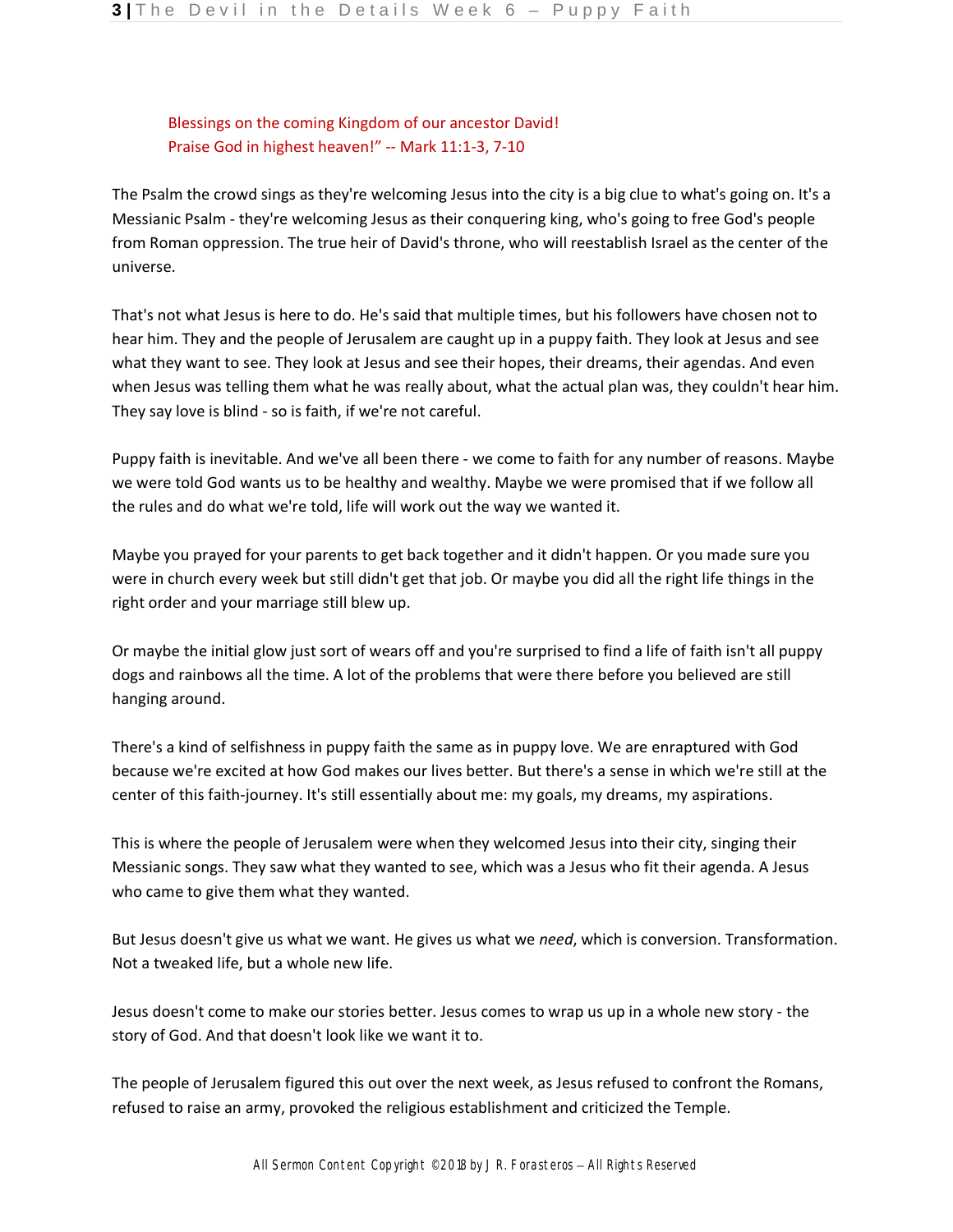You could watch them falling out of love with him day by day. And when they realized that Jesus didn't come to make their lives better, that he came not to kick out Rome but to let Rome crucify him - and that he was inviting God's people to pick up their own crosses and follow him, they turned on him. Their puppy faith gave way to anger and they cried, "Crucify him!"

Friends, I've seen plenty of people follow the same path. They love the idea of Jesus because their idea of Jesus is really an idealized version of their own lives. And when the real Jesus begins to demand something of them, they turn away. They decide a shallow faith is easier - or maybe no faith at all.

But puppy faith, like puppy love, isn't the end goal. It may be where we all inevitably begin, but you know the person who bounces from shallow relationship to shallow relationship (maybe you are that person). There's a lot of fun in the puppy love stage, but it's not *real love*. It's not being known and valued for who you truly are. It's not being free to give yourself wholly to someone else, free from worry about judgement.

Even moreso with puppy faith. Until we follow Jesus to the cross, until we say, "Not my will but yours," we cannot be transformed. Until we put down our selfish insistence that I am the hero of the story, that my concerns are most paramount, we cannot be transformed into the giving fountains of abundant life God created us to be.

We can only enter into the deeper faith, the faith in which we know God even more truly, when we follow Jesus to the Cross. When we let go of our ideas about who God is, our expectations about religion, and enter into God's story.

I can't help but think about my own call to ministry in this regard. It probably won't surprise you to know I wanted to be a physicist growing up. I love science-fiction and was seriously preparing for a career in theoretical physics to study time travel (I know that sounds like a joke - my mom thought so too until we did a campus visit and a science professor assured me that was a valid course of study).

So when I sensed God calling me to ministry, I was not excited. Pastors talk about 'surrendering' to a call into ministry and for me, that was pretty literal. I knew for a full year that God was calling me to become a pastor and I resisted. I didn't want to work in a church. I didn't want to preach. I wanted to be Marty McFly (okay I *really* wanted to be Doc Brown). And for a full year, in my prayer, in my scripture reading, I had to confront the simple fact that I knew what God was calling me to do, but I was refusing.

A year of God's gentle, insistent nudging to give my life to his plan, not mine. That was more than 20 years ago, and I can honestly say I can't imagine being a theoretical physicist. I'm grateful that I chose to submit to God's will for my life (something that has happened over and over again as I've moved through my career). I wouldn't be here at Catalyst if I had my way - which just goes to show that my way isn't a very good idea.